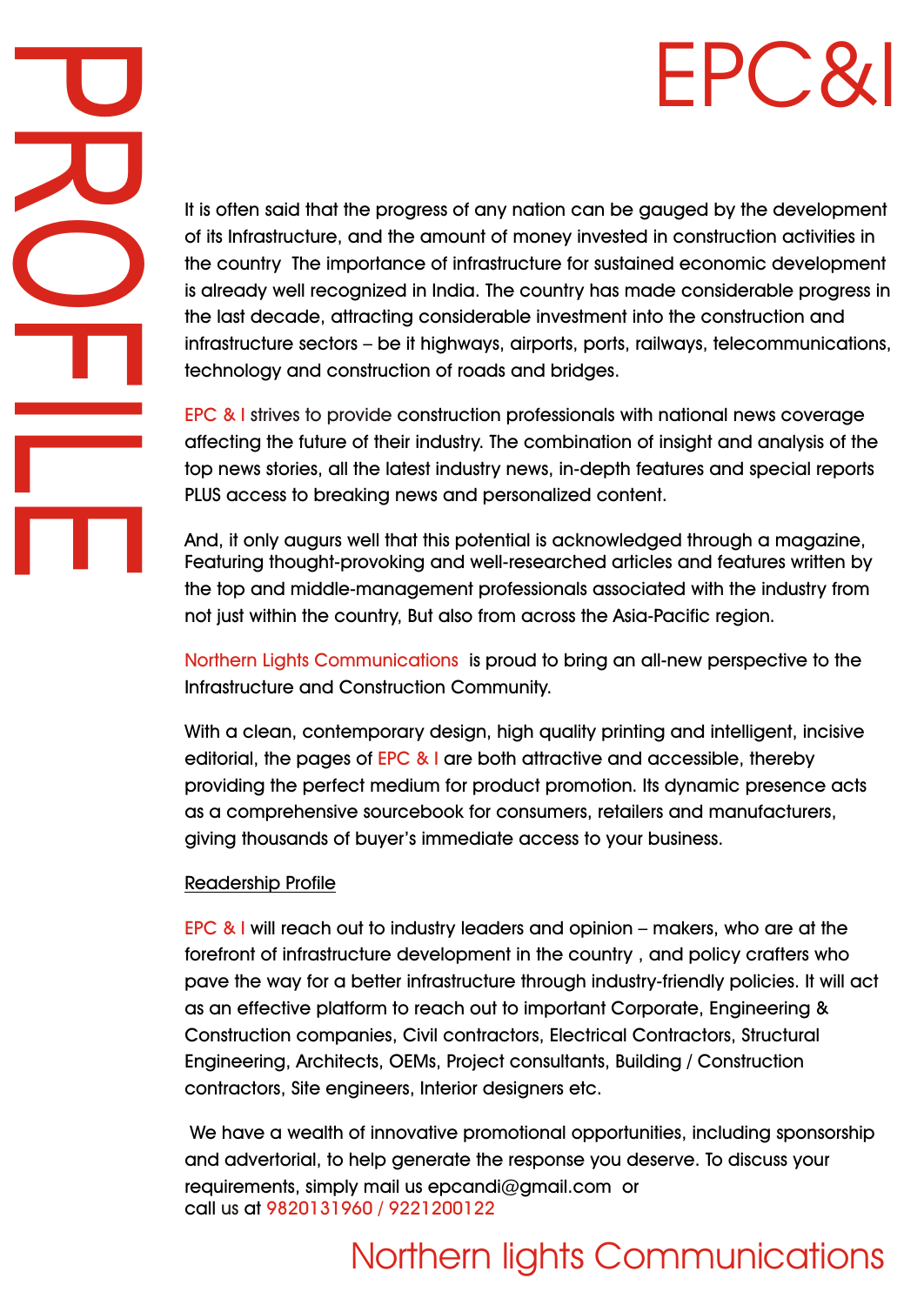



## **Circulation Breakdown**





In addition to our normal circulation, EPC & I magazine is distributed at major trade shows.

# Northern lights Communications